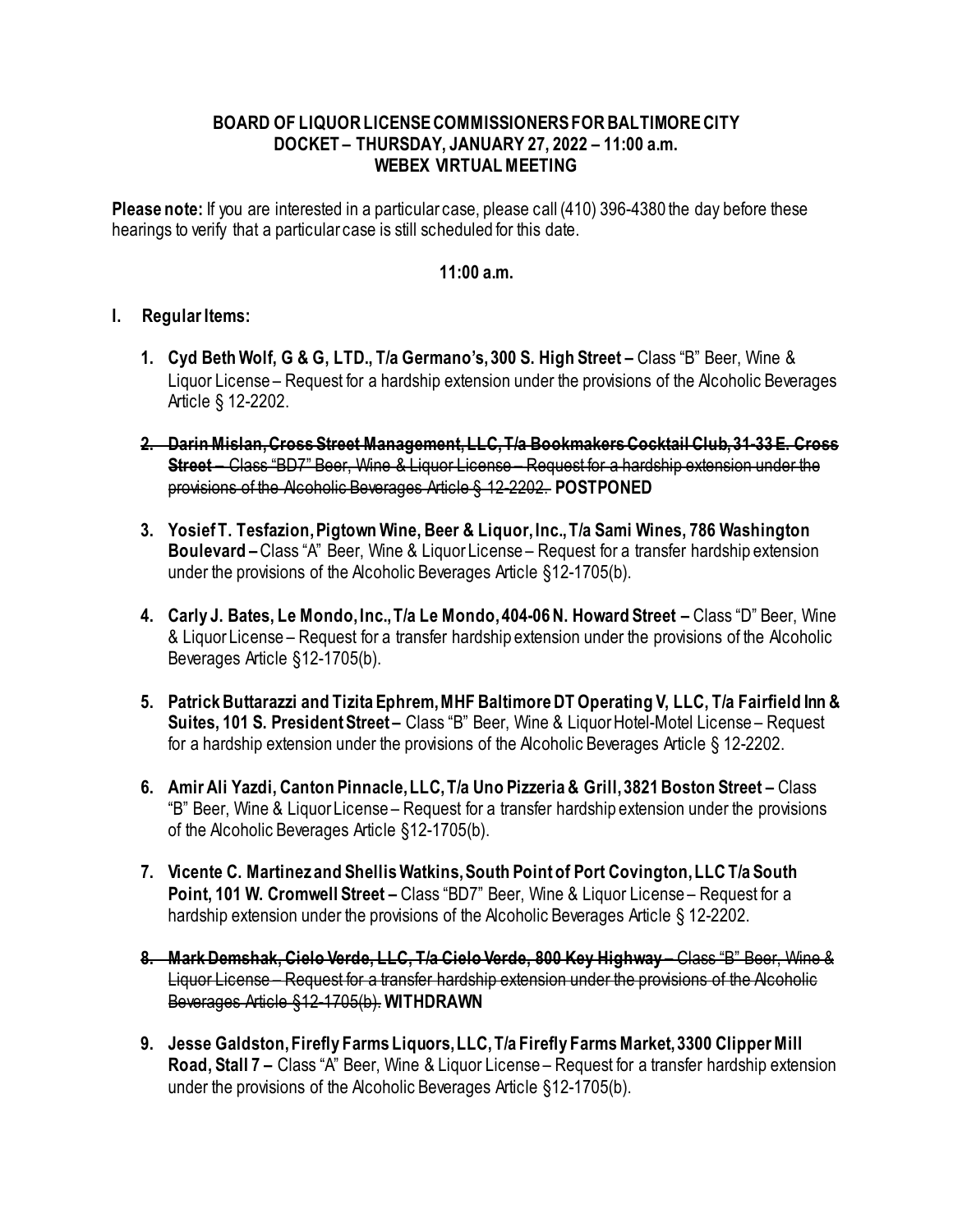- **10. Mengxiong Wang, Lucky 77, LLC, T/a A-One Convenience Store, 1625 Wilkens Avenue –** Class "A" Beer, Wine & Liquor License – Request for a hardship extension under the provisions of the Alcoholic Beverages Article § 12-2202. **POSTPONED**
- **11. William T. Hotaling and JamesG. Trujillo, Second Chance Operating Ventures, LLC, T/a Game, 1400 Warner Street –** Class "BD7" Beer, Wine & Liquor License – Request for a hardship extension under the provisions of the Alcoholic Beverages Article § 12-2202.
- **12. Alan J. Friar and Lorraine Yagjian, Jabo, Inc., T/a Mt. Vernon Stable & Saloon, 909 N. Charles Street –** Class "B" Beer, Wine & Liquor License – Request for a hardship extension under the provisions of the Alcoholic Beverages Article § 12-2202.
- **13. Donald C. Owens, Mombee TLC, Inc., T/a Club Bunns, 606-08 W. Lexington Street –** Class "BD7" Beer, Wine & Liquor License – Request for a hardship extension under the provisions of the Alcoholic Beverages Article § 12-2202.
- **14. Tyrekia Jackson, Rox Wine Shop, LLC, T/a Off the Rox, 3232A Eastern Avenue –** Class "D" Beer & Wine License – Request for a transfer hardship extension under the provisions of the Alcoholic Beverages Article §12-1705(b).
- **15. John Andrew Weinzirl, RBB, LLC, T/a Revisions: Books & Bar, 2031 E. Fairmount Avenue –** Class "B" Beer, Wine & Liquor License – Request for a transfer hardship extension under the provisions of the Alcoholic Beverages Article §12-1705(b).
- **16. Frank Zapushek, III and Jason Blair, Frank's Bay Tavern, LLC, T/a Frank's Bay Tavern, 4507 Pennington Avenue –**Class "BD7" Beer, Wine & Liquor License – Request for a transfer hardship extension under the provisions of the Alcoholic Beverages Article §12-1705(b).
- **17. Alice Kistner, Aliki's, LLC, T/a Cardinal Tavern, 901 S. Clinton Street –** Class "BD7" Beer, Wine & Liquor License – Request for a transfer hardship extension under the provisions of the Alcoholic Beverages Article §12-1705(b).
- **18. Anne Curci, So Philly, LLC, T/a Chaser's, 2501-03 Fleet Street –** Class "BD7" Beer, Wine & Liquor License – Request for a transfer hardship extension under the provisions of the Alcoholic Beverages Article §12-1705(b).
- **19. Brian Eder, Pig & Rooster Smokehouse, LLC, T/a Pig & Rooster Smokehouse, 3242 Foster Avenue –** Class "BD7" Beer, Wine & Liquor License – Request for a transfer hardship extension under the provisions of the Alcoholic Beverages Article §12-1705(b) and a hardship extension under the provisions of §12-2202.
- **20. Kittisak Pimput, Boonpipatt, LLC, T/a Jao Nine Thai, 2933 O'Donnell Street –** Class "B" Beer, Wine & Liquor License – Request for a transfer hardship extension under the provisions of the Alcoholic Beverages Article §12-1705(b) and a hardship extension under the provisions of §12-2202.